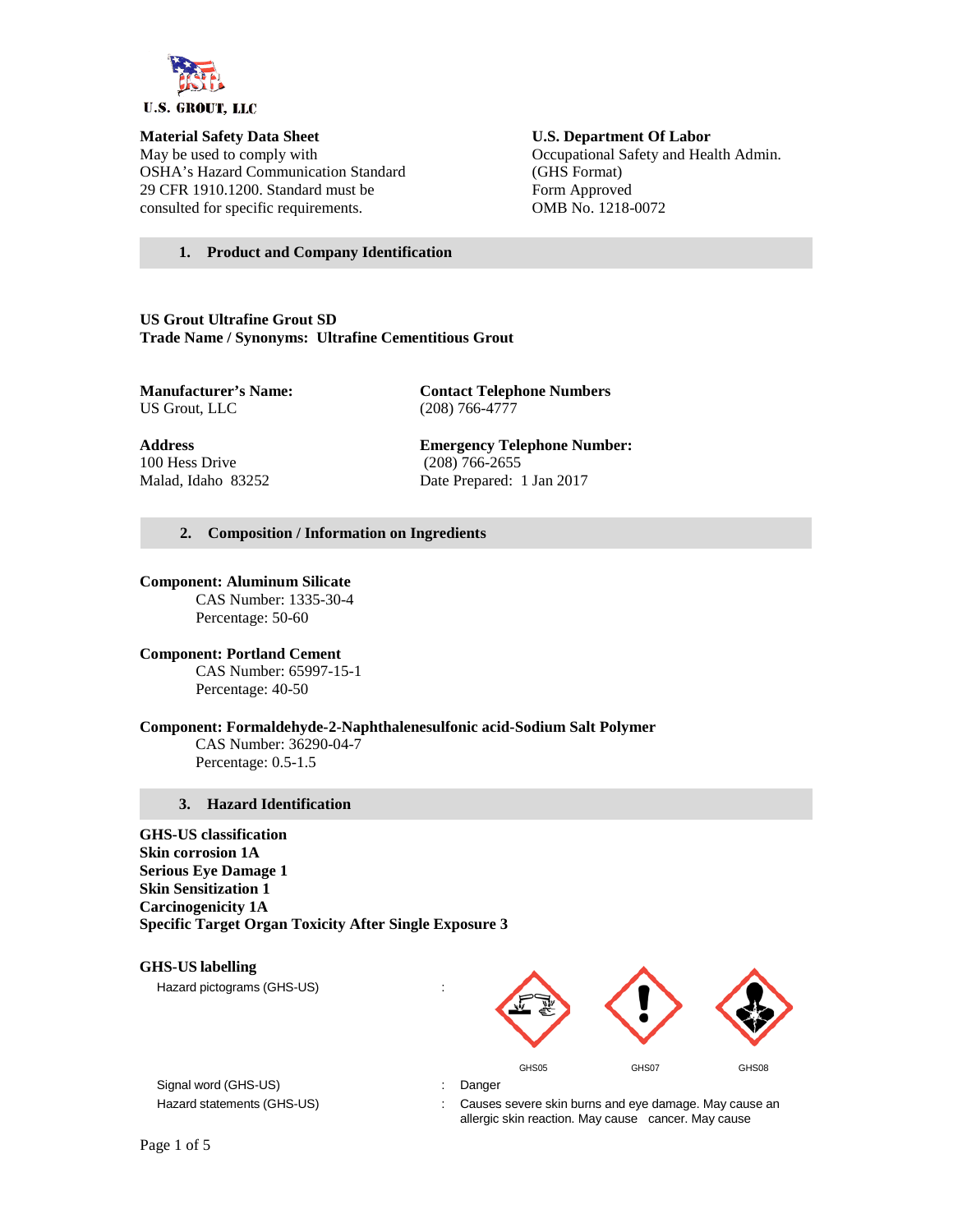| respiratory irritation.                                                                                                                                                                                                                                                                                                                                                                                                                                                                                                                                                                                                                                                                          |
|--------------------------------------------------------------------------------------------------------------------------------------------------------------------------------------------------------------------------------------------------------------------------------------------------------------------------------------------------------------------------------------------------------------------------------------------------------------------------------------------------------------------------------------------------------------------------------------------------------------------------------------------------------------------------------------------------|
| Keep out of reach of children. Do not handle until all safety<br>precautions have been read and understood. Do not<br>breathe dusts. Wash hands thoroughly after handling. Wear<br>protective gloves and clothing as well as eye and face<br>protection. Use only outdoors or in a well- ventilated area.<br>Do not eat, drink or smoke when using this product.                                                                                                                                                                                                                                                                                                                                 |
| If swallowed: Rinse mouth. Do NOT induce vomiting. If on skin<br>(or hair):<br>Take off immediately all contaminated clothing. Rinse skin with<br>water. Take off contaminated clothing and wash before reuse. If<br>inhaled: Remove person to fresh air and keep comfortable for<br>breathing. Immediately call a doctor if ingested or skin / eye<br>irritation persists or worsens. If in eyes: Rinse cautiously with<br>water for several minutes. Remove contact lenses, if present<br>and easy to do. Continue rinsing. If exposed or concerned: Get<br>medical attention. If inhaled: Remove person to fresh air and<br>keep comfortable for breathing. Call a doctor if you feel unwell. |
| Store to keep product dry until use.                                                                                                                                                                                                                                                                                                                                                                                                                                                                                                                                                                                                                                                             |
| Dispose of contents and container in accordance with all                                                                                                                                                                                                                                                                                                                                                                                                                                                                                                                                                                                                                                         |
| local, state, and federal regulations.                                                                                                                                                                                                                                                                                                                                                                                                                                                                                                                                                                                                                                                           |
| Read and Follow all precautions listed in the Safety Data                                                                                                                                                                                                                                                                                                                                                                                                                                                                                                                                                                                                                                        |
| Sheet available on request or at:<br>Ashgrove.com. Additional information on the selection and<br>use of respirators can be found in the NIOSH Respirator<br>Selection Logic (DHHS [NIOSH] Publication No. 2005-100)<br>and the NIOSH Guide to Industrial Respiratory Protection<br>(DHHS [NIOSH] Publication No. 87-116) available at<br>http://www.cdc.gov/niosh/docs/87-116/.                                                                                                                                                                                                                                                                                                                 |
| This product contains greater than 0.1% crystalline silica.<br>Crystalline silica has been linked to cancer, silicosis, and other<br>lung problems in conditions of prolonged airborne over-<br>exposure.                                                                                                                                                                                                                                                                                                                                                                                                                                                                                        |
| Keep product dry until use. Avoid contact with bleed water<br>from wet product. Clothing saturated with wet product can<br>result in delayed, serious alkali skin burns.                                                                                                                                                                                                                                                                                                                                                                                                                                                                                                                         |
|                                                                                                                                                                                                                                                                                                                                                                                                                                                                                                                                                                                                                                                                                                  |

#### **4. First Aid Measures**

**Inhalation:** Remove to fresh air.

**Skin Contact:** Remove contaminated clothing, jewelry, and shoes. Wash with soap or mild detergent. Get medical attention, if irritation occurs (redness, rash, blistering).

**Eye Contact:** Wash eyes immediately with copious amounts of water or normal saline, occasionally lifting upper and lower lids, until no evidence of chemical remains. Get medical attention immediately.

**Ingestion:** Do not induce vomiting unless directed to do so by medical personnel. If vomiting occurs, keep head lower than hips to help prevent aspiration. If victim is fully conscious give one or two cups of water or milk to drink. Get medical attention, if needed.

#### **5. Fire and Explosion Hazards**

**Fire and Explosion Hazards:** Non-Flammable

**Extinguishing Media:** N/A

**Flash Point:** Not Applicable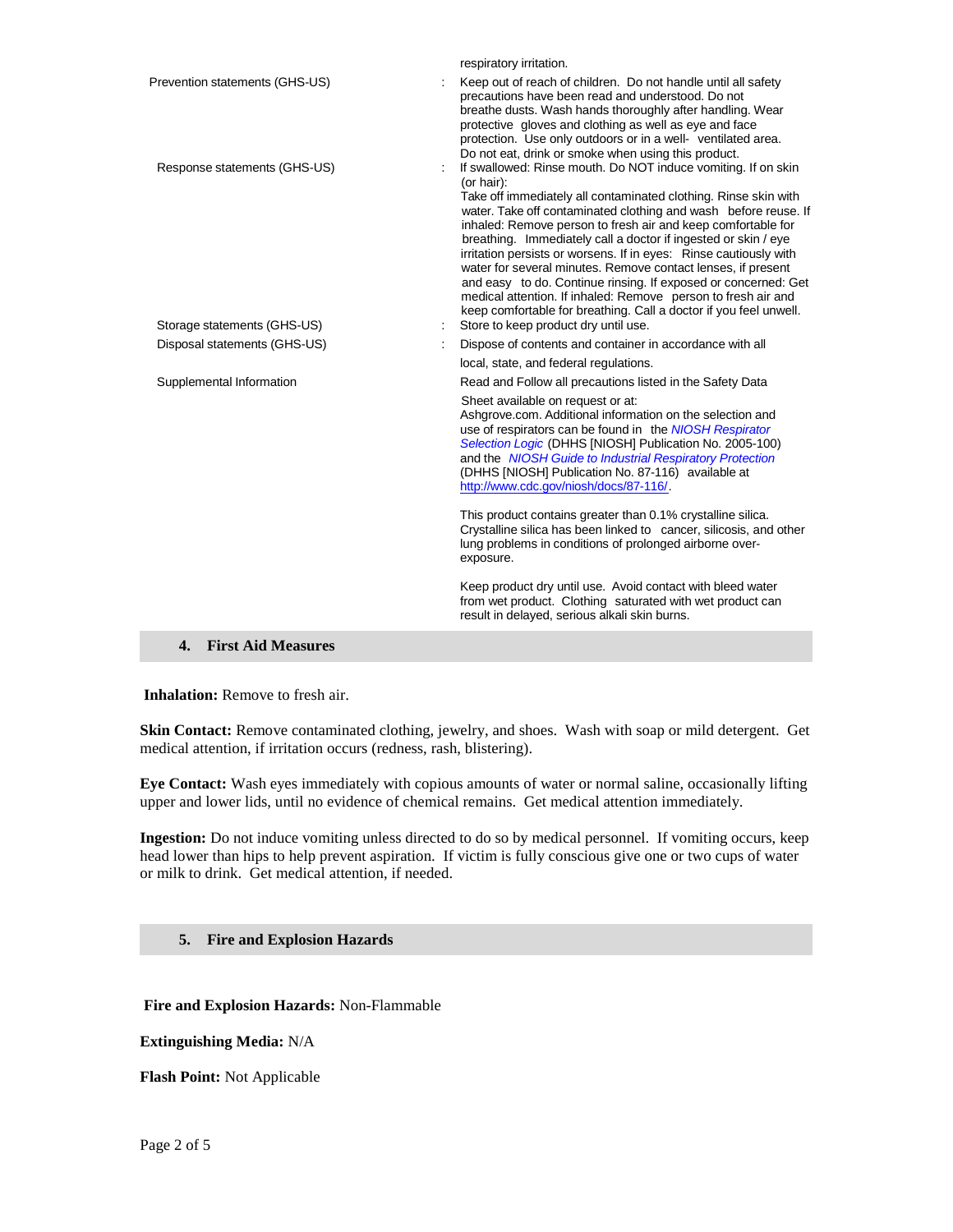#### **6. Accidental Release Measures**

#### **Industrial Release:**

Collect spilled material in appropriate container for disposal.

#### **7. Handling and Storage**

Store and handle in accordance with all current regulations and standards. See original container for storage recommendations. Use methods to minimize dust.

#### **8. Exposure Controls, Personal Protection**

#### **Exposure Limits:**

**Aluminum Silicate:** No occupational exposure limits established by OSHA, ACGIN, or NIOSH*.*

#### **Portland Cement:**

5 mg/m3 OSHA TWA (respirable particulate) 10 mg/m3 OSHA TWA (total particulate) 10 mg/m3 ACGIH TWA (total particulate) (no asbestos and <1% crystalline silica) 5 mg/m3 NIOSH recommended TWA 10 hour(s) (respirable particulate) 10 mg/m3 NIOSH recommended TWA 10 hour(s) (total particulate)

**Ventilation:** Provide local exhaust ventilation system.Ensure compliance with applicable exposure limits.

**Eye Protection:** Wear splash resistant safety goggles. Provide an emergency eye wash fountain in the immediate work area.

**Clothing:** Special clothing not required.

**Gloves:** Special gloves not required.

**Respirator:** Under conditions of frequent use or heavy exposure, respiratory protection may be needed. Respiratory equipment must be certified by NIOSH/MSHA.

#### **9. Physical and Chemical Properties**

**Color:** Gray

**Physical Form:** Powder

**Odor:** Slight non-offensive odor

**pH:** 9-10

**Boiling Point:** No data available

**Flammability:** Not applicable

**Flash Point:** Not applicable

Page 3 of 5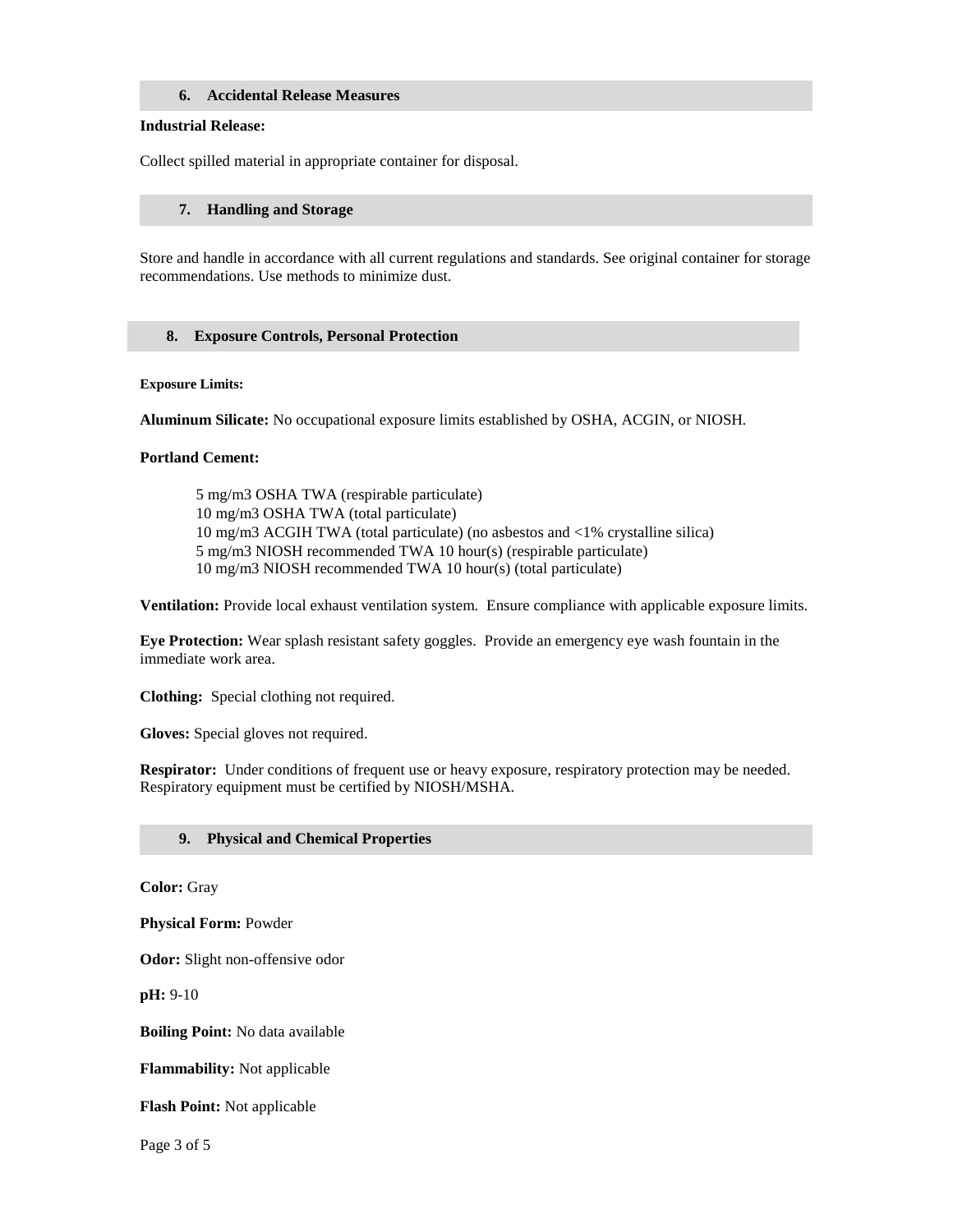**Melting Point:** Not Applicable

**Explosive Properties:** None

**Freezing Point:** Not applicable

**Oxidation:** Not applicable

**Specific Gravity:** 2.87

**Water Solubility:** 0.15 – 1.0

#### **10. Reactivity Data**

**Reactivity:** Stable at normal temperatures and pressure.

**Polymerization:** Will not polymerize.

#### **11. Toxicological Information**

**Ultrafine Cementitious Grout:**

**Carcinogen Status:** None

**Acute Toxicity Level:** No data available

#### **Aluminum Silicate:**

**Carcinogen Status:** None

**Acute Toxicity Level:** No data available

**Target Organs:** No data available

## **Portland Cement:**

**Carcinogen Status:** None

**Local Effects:** Irritant – skin, eye

**Medical Conditions Aggravated by Exposure:** Pre-existing upper respiratory conditions

#### **12. Disposal Considerations**

Dispose in accordance with all applicable regulations. Dispose in accordance with all applicable regulations.

#### **13. Transport Information**

No classification currently assigned.